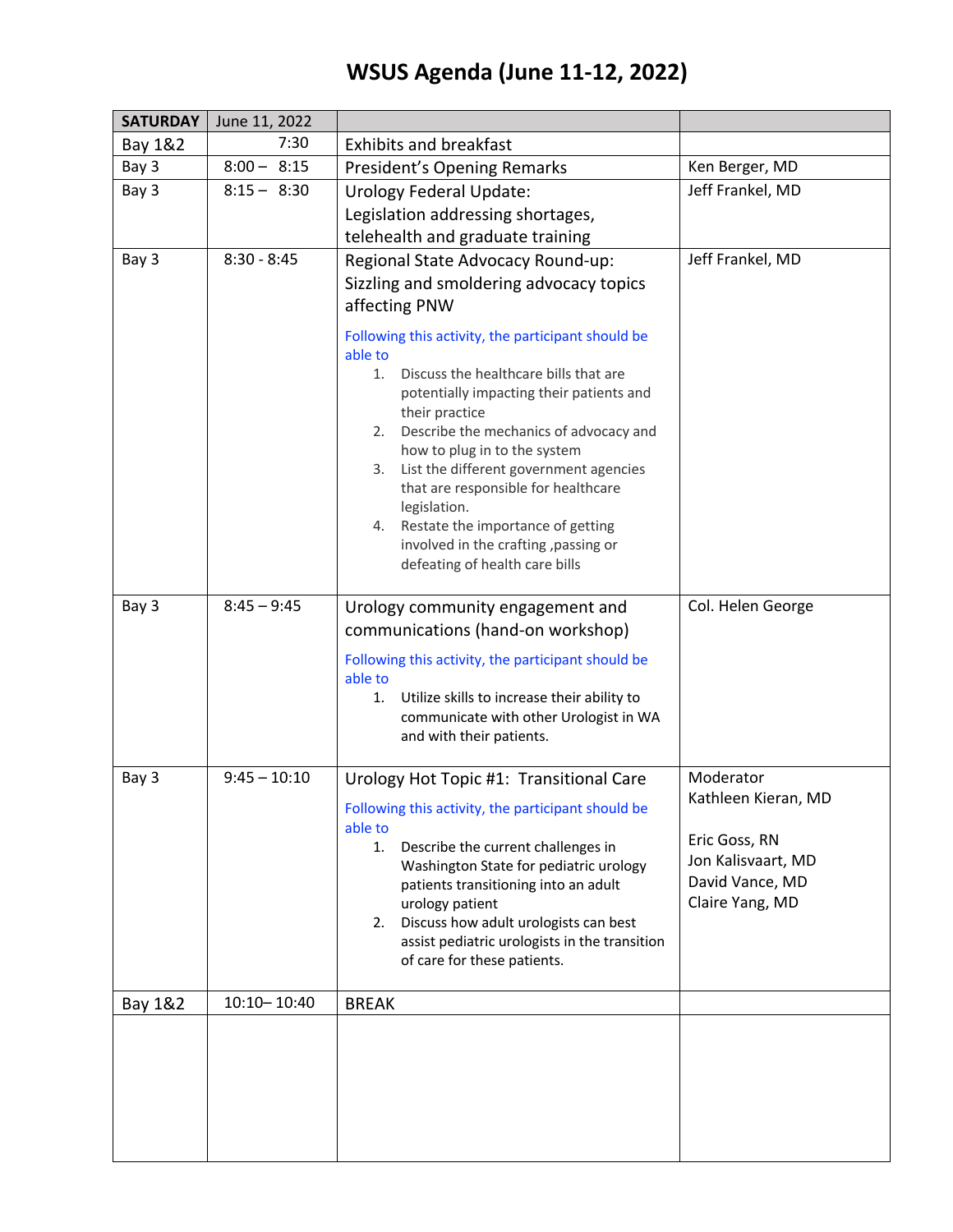| Bay 3   | 10:40-11:00    | What are we doing to improve access to<br>healthcare in rural communities<br>Following this activity, the participant should be<br>able to<br>Gain an understanding of the WSU College<br>1.<br>of Medicine rural medical education and<br>research initiatives.<br>Discuss how urologists can contribute to<br>2.<br>the future of rural/underserved medical<br>education, training, and research<br>initiatives in Washington State. | Dawn Elise DeWitt MD,<br>MSc, MACP, FRACP, Cert<br>Med Ed        |
|---------|----------------|----------------------------------------------------------------------------------------------------------------------------------------------------------------------------------------------------------------------------------------------------------------------------------------------------------------------------------------------------------------------------------------------------------------------------------------|------------------------------------------------------------------|
| Bay 3   | 11:00 - 11:25  | Urology Hot Topic #2:<br>Novel prostate cancer imaging<br>Following this activity, the participant should be<br>able to<br>Describe the basics of PSMA PET imaging<br>1.<br>Discuss the indications for PSMA PET/CT<br>2.<br>in clinical practice                                                                                                                                                                                      | Moderator<br>Brian Lawenda, MD                                   |
| Bay 3   | 11:25 - 11:50  | Urology Hot Topic #3:<br><b>New BPH treatments</b><br>Following this activity, the participant should be<br>able to<br>List the most common treatments for BPH<br>1.<br>and provide the known pros/cons of each<br>Describe the new BPH treatments and<br>2.<br>recite known pros/cons of each                                                                                                                                         | Moderator<br>Matt Uhlman, MD<br>Carl Walker, MD                  |
| Bay 3   | 11:50 - 12:00  | <b>WSUS Member Business Meeting</b>                                                                                                                                                                                                                                                                                                                                                                                                    | Ken Berger, MD                                                   |
| Bay 1&2 | $12:00 - 1:00$ | <b>LUNCH</b>                                                                                                                                                                                                                                                                                                                                                                                                                           |                                                                  |
| Bay 3   | $1:00 - 1:30$  | Interesting cases and complex<br>reconstruction<br>Following this activity, the participant should be<br>able to<br>Describe options for complex ureteral<br>1.<br>reconstruction<br>Discuss the outcomes of urologic<br>2.<br>reconstructive surgery<br>List resources for complex reconstructive<br>3.<br>surgeries<br>Recognize when complex reconstruction is<br>4.<br>needed                                                      | Alex Skokan, MD                                                  |
| Bay 3   | $1:30 - 1:40$  | Prostate cancer screening initiative<br>Following this activity, the participant should be<br>able to<br>Describe the purpose of the WSUS<br>1.<br>prostate cancer screening education<br>initiative<br>Discuss the steps of the initiative and how<br>2.<br>information from a multidisciplinary<br>survey will be used to create an<br>educational toolkit                                                                           | Garrett Britt, MS<br>Lars Neuenschwander, MS<br>Kyle Schuppe, MS |